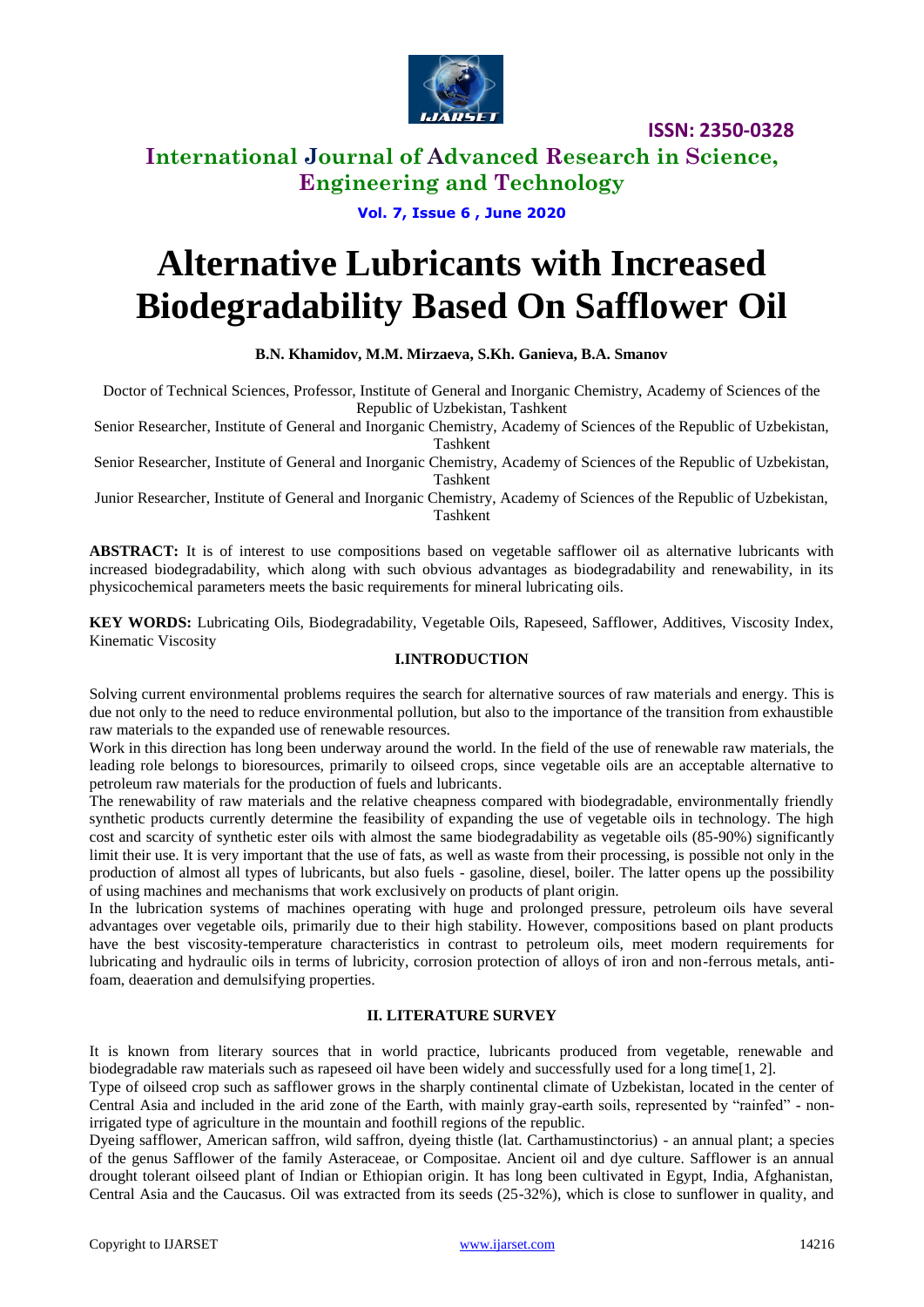

### **International Journal of Advanced Research in Science, Engineering and Technology**

### **Vol. 7, Issue 6 , June 2020**

dye for silk from its flowers. Now they are cultivated not very widely, mainly in Asia for the sake of oil. The cultivated area of safflower in Uzbekistan is about 7 thousand hectares.

Taking into account that in world practice the use of rapeseed oil as a substitute for mineral and synthetic petroleum oils as a biodegradable lubricant, has taken the main character, we believe that safflower oil can be taken as one of the rapeseed alternatives. Since safflower is more drought-tolerant, high-yielding, it is easier on agrotechnical and soilclimatic requirements in the conditions of the Republic of Uzbekistan [3].

#### **III. METHODS**

The aim of this work was to study the possibility of using vegetable oils, such as safflower and rapeseed in the composition for the preparation of biodegradable lubricating oils, instead of petroleum.

Preliminarily, the used oils, after removal of the smallest particles of impurities, are subjected to purification processes, which are one of the important factors for obtaining high-quality oils with enhanced performance characteristics [4]. The studied oils were purified by chemical refining methods, which consisted in treating fats with water (40-50  $^{\circ}$ C), hydration with a weak 0.5-1% aqueous or aqueous-alcoholic alkali solution (alkaline refining). Then, adsorption purification was carried out using activated carbon, which had undergone preliminary activation for 6 hours at a temperature of 160 °C.

#### **IV. RESULTS**

After alkaline refining, the physicochemical parameters of the refined oils were determined to match the parameters for base oils according to State Standard 8581-78. Physicochemical parameters of oils (rapeseed, safflower) such as refractive index, density, kinematic viscosity at different temperatures were determined. Their comparative characteristic is shown in Table 1.

|    | Comparative physicochemical characteristics of ons after anxanne remning                                                                                         |                          |                           |                          |                           |  |  |
|----|------------------------------------------------------------------------------------------------------------------------------------------------------------------|--------------------------|---------------------------|--------------------------|---------------------------|--|--|
| No | Indicators                                                                                                                                                       | Rapeseed oil<br>original | Safflower oil<br>original | Purified<br>rapeseed oil | Purified<br>safflower oil |  |  |
| 1. | Refractive index, n                                                                                                                                              | 1.4750                   | 1.4790                    | 1.4720                   | 1.4750                    |  |  |
| 2. | Density, $\rho$ , $g/cm^3$                                                                                                                                       | 0.910                    | 0.919                     | 0.907                    | 0.917                     |  |  |
| 3. | Kinematic viscosity, $\nu$<br>at $100^{\circ}$ C, mm <sup>2</sup> /s<br>at 40 $\rm ^{\circ}C, \, mm^2/s$<br>at 20 $\mathrm{^{\circ}C}, \mathrm{mm}^2/\mathrm{s}$ | 6.57<br>24.65<br>47.36   | 5.82<br>22.10<br>40.21    | 5.60<br>21.19<br>47.17   | 5.46<br>10.52<br>15.25    |  |  |

Table 1 **Comparative physicochemical characteristics of oils after alkaline refining**

Basis for lubricants was obtained as a result of the purification of vegetable oils, with characteristics to be further improved in order to meet the technical requirements for the use in units of agricultural machinery.

For further research, three biodegradable lubricant compositions were formulated based on refined oils. Moreover, as noted above, in view of the fact that the operational properties of the obtained base did not quite meet the requirements for lubricants it is necessary to introduce a complex of additives.

Biodegradable engine oil compositions were prepared based on safflower and rapeseed oils using additives of various types of action, such as:

1. Kamid - in the form of an anti-corrosion additive, a condensation product of distilled fatty acids with alkyl amines;

2. K-61 - thickening additive for oils and greases, granular copolymer of ethylene with propylene;

3. K-110 - depressant polymethylmethacrylate additive, used to reduce the pour point of oils;

4. Highly dispersed graphite - product of the second flotation treatment of graphite ore with a carbon content of 31%, was added in order to increase the antifriction characteristics of the obtained lubricating oil (sizes in the range of 50-60 nm);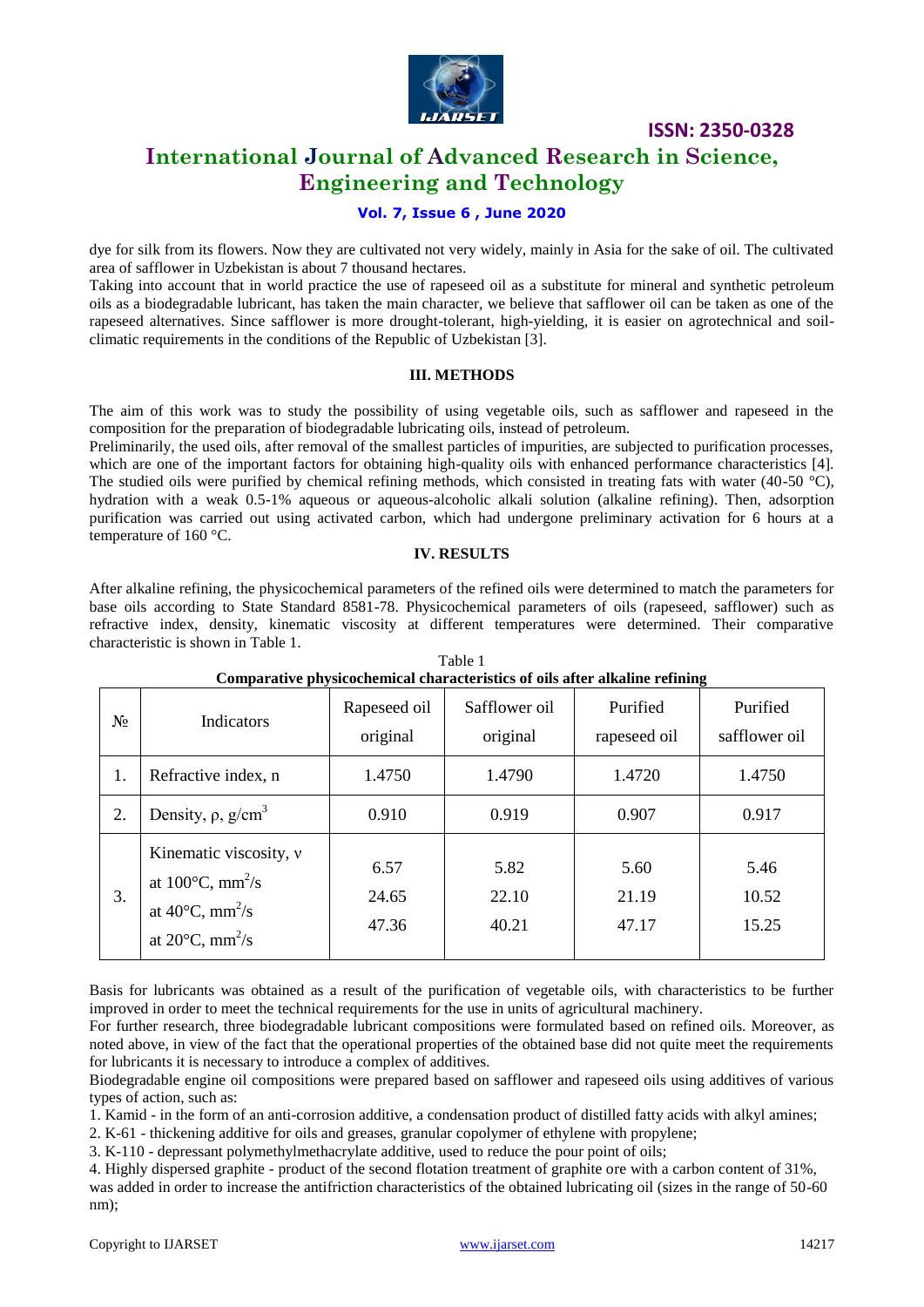

### **International Journal of Advanced Research in Science, Engineering and Technology**

### **Vol. 7, Issue 6 , June 2020**

5. Sulfurized cottonseed oil (SCO) - anti-friction additive;

6. Salomas - residual product of hydrogenation of oil and fat production;

7. PMS-200A - antifoam additive, polymethylsiloxane liquid.

The component composition of the formulations of the prepared oil compositions are presented in Table 2.

Table 2

#### **The composition of the formulations of compositions based on vegetable oils**

| N∘  | Components                            | Formulation, %   |                |        |
|-----|---------------------------------------|------------------|----------------|--------|
|     |                                       | N <sub>0</sub> 1 | N <sub>2</sub> | $N0$ 3 |
| 1.  | Safflower oil after alkaline refining | 95.355           | 79.48          |        |
| 2.  | Rapeseed oil after alkaline refining  |                  |                | 94.98  |
| 3.  | Additive "Kamid"                      |                  | 0.5            |        |
| 4.  | Sulfurized Cottonseed Oil (SCO)       |                  | 10             |        |
| 5.  | <b>Salomas</b>                        | 2.5              |                |        |
| 6.  | Graphite                              | 0.125            |                | 0.005  |
| 7.  | Additive K-61                         |                  | 5              | 2.5    |
| 8.  | Additive K-110                        |                  | 5              | 2.5    |
| 9.  | <b>PMS-200A</b>                       | 0.02             | 0.02           | 0.02   |
| 10. | Total:                                | <b>100</b>       | 100            | 100    |

The physicochemical parameters of the obtained compositions were determined, the positive results of which indicate an improvement in the lubricity of the compositions, since one of the most important indicators of oil is its viscosity. Physicochemical characteristics of the obtained compositions of lubricating oils based on vegetable oils are presented in Table 3.

|       | Comparative physicochemical characteristics of vegetable-based hibi icants                           |                     |                |                  |                  |                                                          |  |
|-------|------------------------------------------------------------------------------------------------------|---------------------|----------------|------------------|------------------|----------------------------------------------------------|--|
| $N_2$ | The name of indicators                                                                               | Sample Compositions |                |                  | Petroleum<br>oil | <b>Test Method</b>                                       |  |
|       |                                                                                                      | N <sub>0</sub> 1    | N <sub>2</sub> | N <sub>2</sub> 3 | $M-8G2$          |                                                          |  |
| 1.    | Kinematic viscosity, $mm^2/s$ ,<br>at $100^{\circ}$ C<br>at $40^{\circ}$ C                           | 7.69<br>30.84       | 9.56<br>40.09  | 9.08<br>39.26    | 8.05             | According to State<br>Standard<br>31391-<br>2009         |  |
| 2.    | Viscosity index, not less                                                                            | 168                 | 163            | 162              | 85               | According to State<br>Standard 25371-97                  |  |
| 3.    | point, in an<br>Flash<br>open<br>crucible, $\circ$ C, not lower                                      | 242                 | 216            | 204              | 200              | According to State<br>Standard 4333-87<br>or 12.1.044-89 |  |
| 4.    | Alkaline number, mg KOH/g<br>oil, not less                                                           | 0.065               |                | 0.19             | 6.0              | According to State<br>Standard 11362-96                  |  |
| 5.    | Acid number, mg KOH per 1 g.<br>oils                                                                 | 3.37                | 3.85           | 3.71             |                  | According to State<br>Standard 5985                      |  |
| 6.    | Pour point, $\circ$ C, not higher                                                                    | $-25$               | $-19$          | $-27$            | $-25$            | According to State<br>Standard 20287-91                  |  |
| 7.    | Color on the CNT colorimeter<br>with dilution in the ratio of<br>15:85, units of the CNT, no<br>more | 0.5                 | 1.0            | 1.5              | 4.5              | According to State<br>Standard 20284-74                  |  |
| 8.    | Density at $20^{\circ}$ C, g/cm <sup>3</sup> , no more                                               | 914                 | 915            | 909              | 905              | According to State<br><b>Standard 3900-85</b>            |  |
| 9.    | Color on the CNT colorimeter,<br>CNT units                                                           | 2.0                 | 3.0            | 3.5              |                  | According to State<br>Standard 20284-74                  |  |

Table 3 **Comparative physicochemical characteristics of vegetable-based lubricants**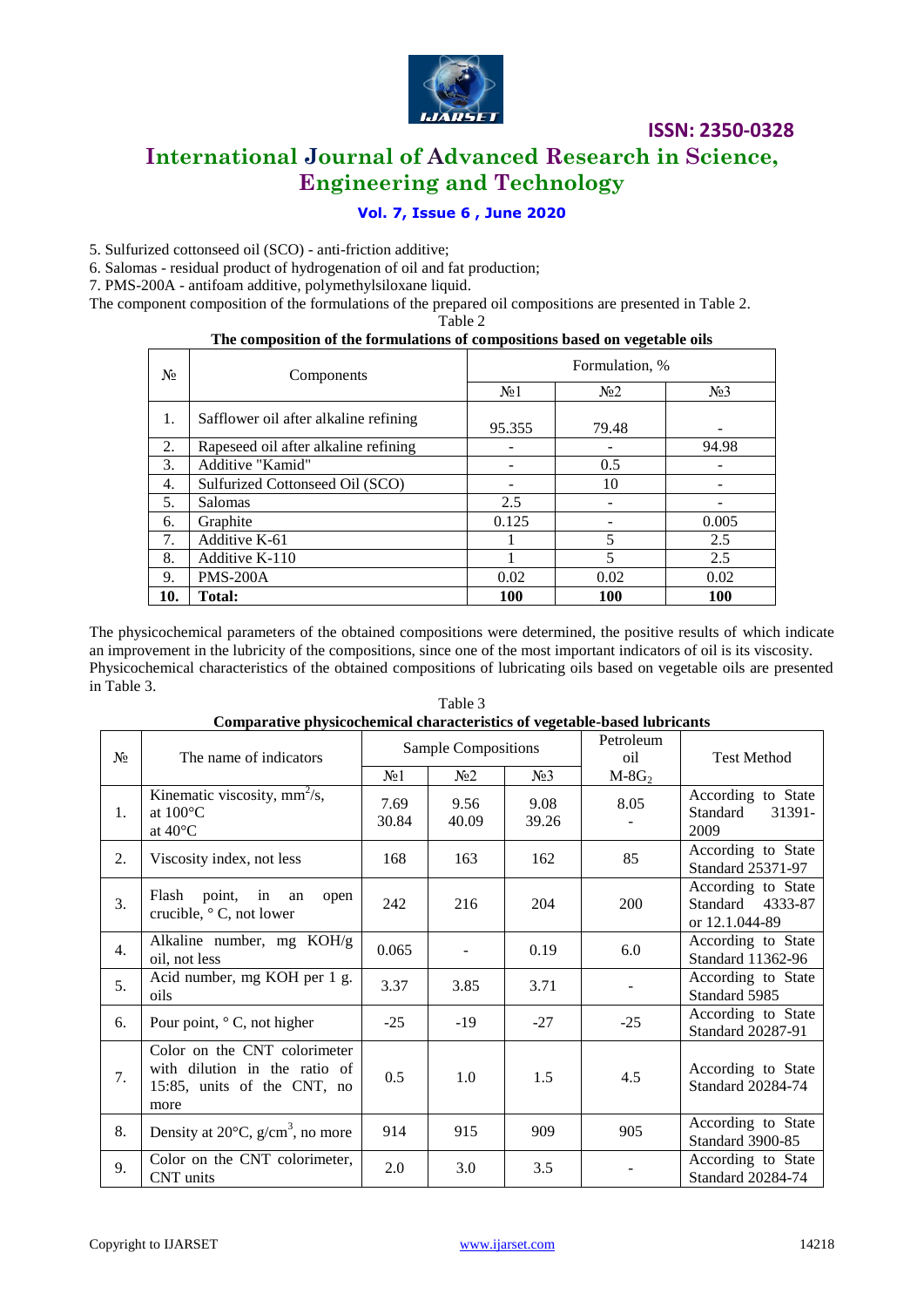

### **International Journal of Advanced Research in Science, Engineering and Technology**

### **Vol. 7, Issue 6 , June 2020**

### **V. CONCLUSION**

Based on the results of the analyzes, it can be noted that according to one of the main characterizing indicators of lubricating oils as the viscosity index the newly studied biodegradable lubricating compositions are two times superior in this indicator to mineral oil  $M-SG<sub>2</sub>$ . The kinematic viscosity of vegetable oils was able to bring to normalized values due to the introduction of a thickening additive K-61 into the composition. The pour points of biodegradable compositions also meet the requirements of State Standard. Therefore, according to the main physicochemical parameters, the proposed compositions fully meet the requirements of State Standard, except for the indicator "acid number", however, the increased value of the acid number is not so critical and fits into the acceptable range. Thus, based on the results obtained, it can be considered that rapeseed and safflower oils can be considered the most acceptable for the production of biodegradable motor oils from vegetable raw materials, since they meet the basic requirements for mineral lubricants used in agricultural machinery.

#### **REFERENCES**

1. Oblashchikova I. R. Research on rapeseed oil as a basis for alternative lubricants. Diss. Cand. tech. sciences. - M., 2004 .-- 109 s.

2. Zimin A. G. Refining rapeseed oil and improving its antiwear properties for use in agricultural machinery. Diss. Cand. tech. sciences. - Michurinsk, 2011 .-- 180 s.

3. Mateev E.Z., Teryokhina A.V., Kopylov M.V. The study of quality indicators of safflower oil // Bulletin of the Voronezh State University. - 2017.

- T. 79. - No. 3. - S. 115–119. doi: 10.20914 / 2310-1202-2017-3-115-119

4. Tyutyunnikov B.N. Chemistry of fats. - Moscow, Food Industry, 1974. - 448 p.

### **AUTHOR'S BIOGRAPHY**

| <b>Fullname</b>       | KhamidovBositNabievich                                                                                       |
|-----------------------|--------------------------------------------------------------------------------------------------------------|
| <b>Science degree</b> | Doctor of Technical Sciences                                                                                 |
| <b>Academic rank</b>  | Professor                                                                                                    |
| <b>Institution</b>    | Institute of General and Inorganic Chemistry, Academy of Sciences of<br>the Republic of Uzbekistan, Tashkent |

| <b>Fullname</b>       | MirzaevaMalikaMannapovna                                                                                     |
|-----------------------|--------------------------------------------------------------------------------------------------------------|
| <b>Science degree</b> | ۰                                                                                                            |
| <b>Academic rank</b>  | Senior Researcher                                                                                            |
| <b>Institution</b>    | Institute of General and Inorganic Chemistry, Academy of Sciences of<br>the Republic of Uzbekistan, Tashkent |